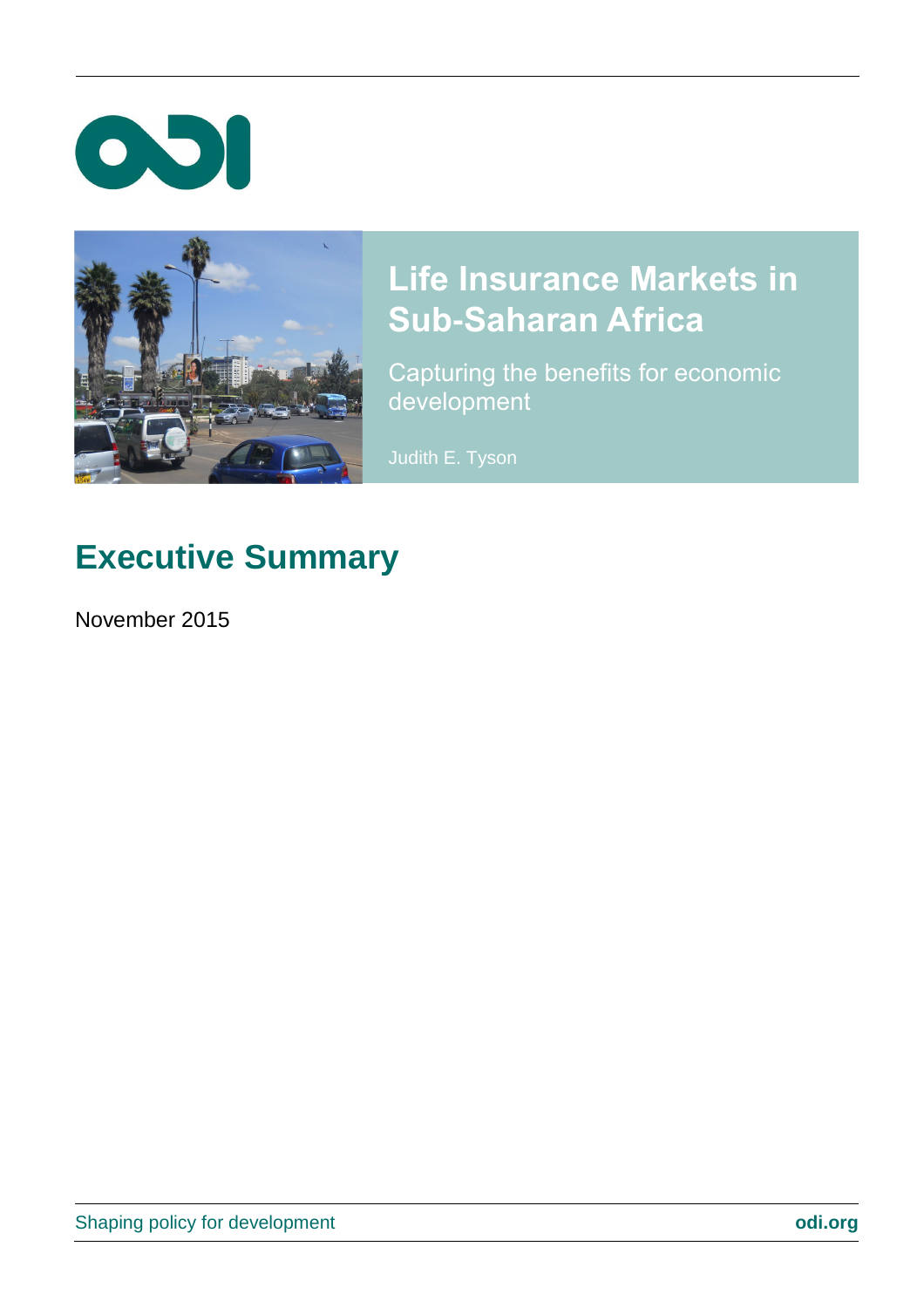## **Executive summary**

Sub-Saharan Africa needs private finance for economic development. International finance is available but is costly and creates vulnerability to financial instability. Domestic savings offer a cheaper and more stable source of funds. However, this requires savings levels to be increased, and savings to be retained within host economies.

The UNECA 2015 'Financing for Development' resolution highlighted that life insurance is an important part of this agenda. This is because:

- As economies deepen, life insurance penetration increases, **raising savings levels** by providing contractual savings for households.
- It intermediates these savings into **long-term, lower-cost and local currency investments**.
- The funds can be accumulated over a 5 year period from negligible levels up to **15% of GDP**.
- It creates high and low skill employment. This includes **eight unskilled jobs for every one highskilled job** through agency distribution. Such employment generates knowledge transfer to national employees and regulators.
- Life insurance helps to **stabilise household welfare and complements public welfare provision.**

### **Policy Approaches**

Policy can assist in accelerating the development of life insurance markets. Those countries with active policy have seen markets develop at a faster pace than would be expected relative to their GDP.

The most important areas for active policy are:

- A **liberalised, well-regulated private sector that includes large scale firms. Such large-scale firms are most commonly those with regional or global businesses**. They include domestic businesses that are active in expanding regionally and foreign participants. Specific benefits of **large-scale firms** include the following
- o **Contributing to scale and stability in the sector.** Stability in life insurance markets requires large-scale firms. These have deep capital bases and diversification benefits derived from risk pooling. This is most common in firms with international or regional businesses.
- o **Accelerating the building of distribution networks**: Large-scale firms bring experience in building and managing agency networks and joint ventures with local firms. They disseminate appropriate standards of customer protection and service. This accelerates life insurance market development through rapid expansion of high-quality distribution networks.
- o **Driving knowledge and technology transfer**. Large-scale firms introduce global 'best practice' in terms of risk management, accounting, actuarial work, legal, compliance and corporate governance.